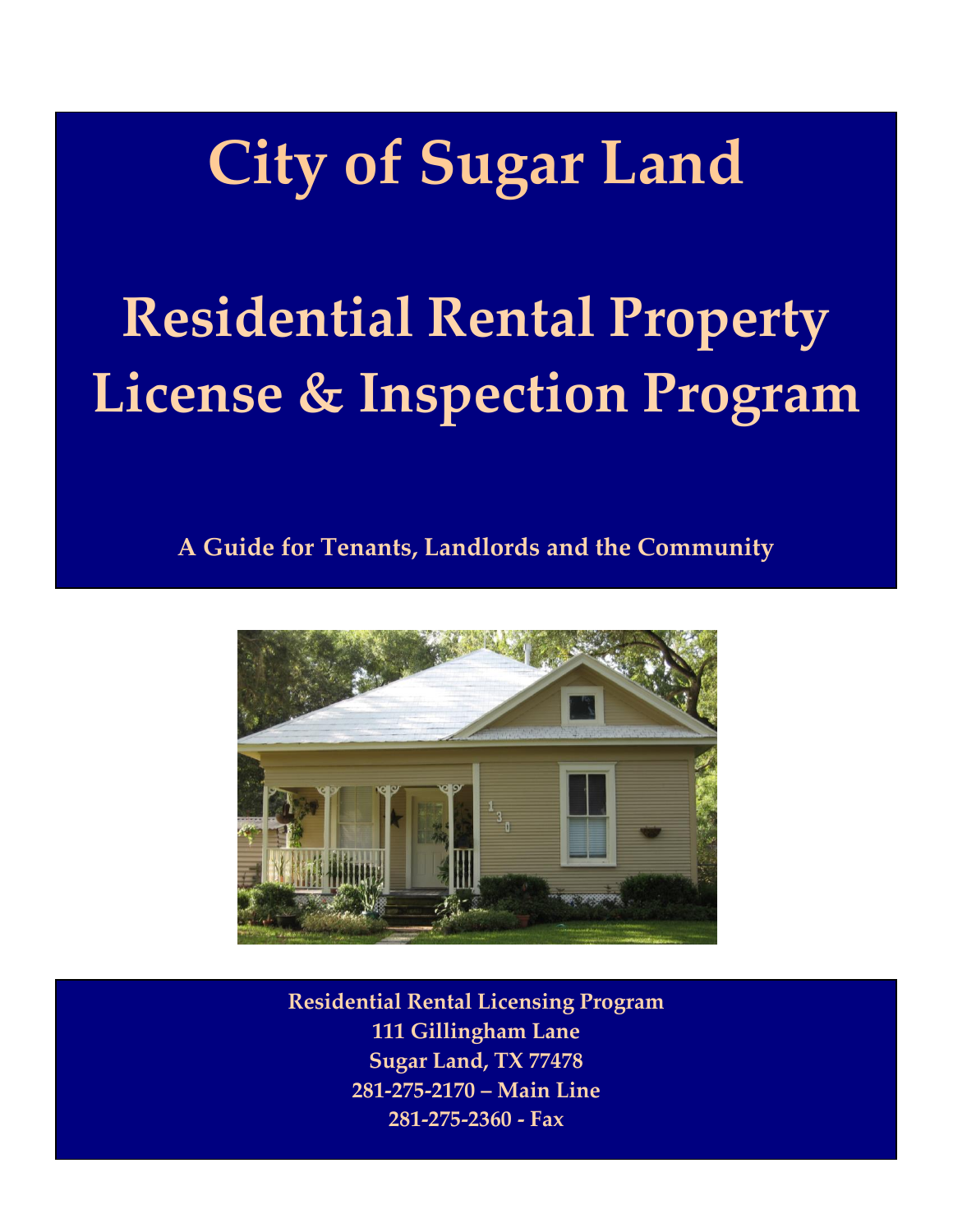**Rental Property Owners and Tenants:** 

**With the goal of preserving and improving the City of Sugar Land's rental properties and, in turn, its neighborhoods, we are pleased to present you with this guide of useful and important information. The information in this guide will help the City of Sugar Land staff work together with tenants, landlords and the community to keep properties in good condition, protect individual and business investments, and make properties continually attractive and healthy for residents and visitors to enjoy. We encourage all landlords to understand and abide by the city codes related to their properties and to be aware of their responsibility in ensuring the integrity of our valued neighborhoods. At the same time, we encourage all tenants to understand their rights and to carry through with their responsibilities to properly maintain the properties in which they live and their obligations to their landlord and to the neighborhood as a whole. We each have a very important role in making our city One of America's Best. Please read the material in this guide to understand your rights and responsibilities while learning how you can keep the neighborhoods safe and attractive.** 

**Thank you in advance for helping realize the City's Goal of Livable Neighborhoods.** 

**Nicole Solis Assistant Director of Environmental & Neighborhood Services**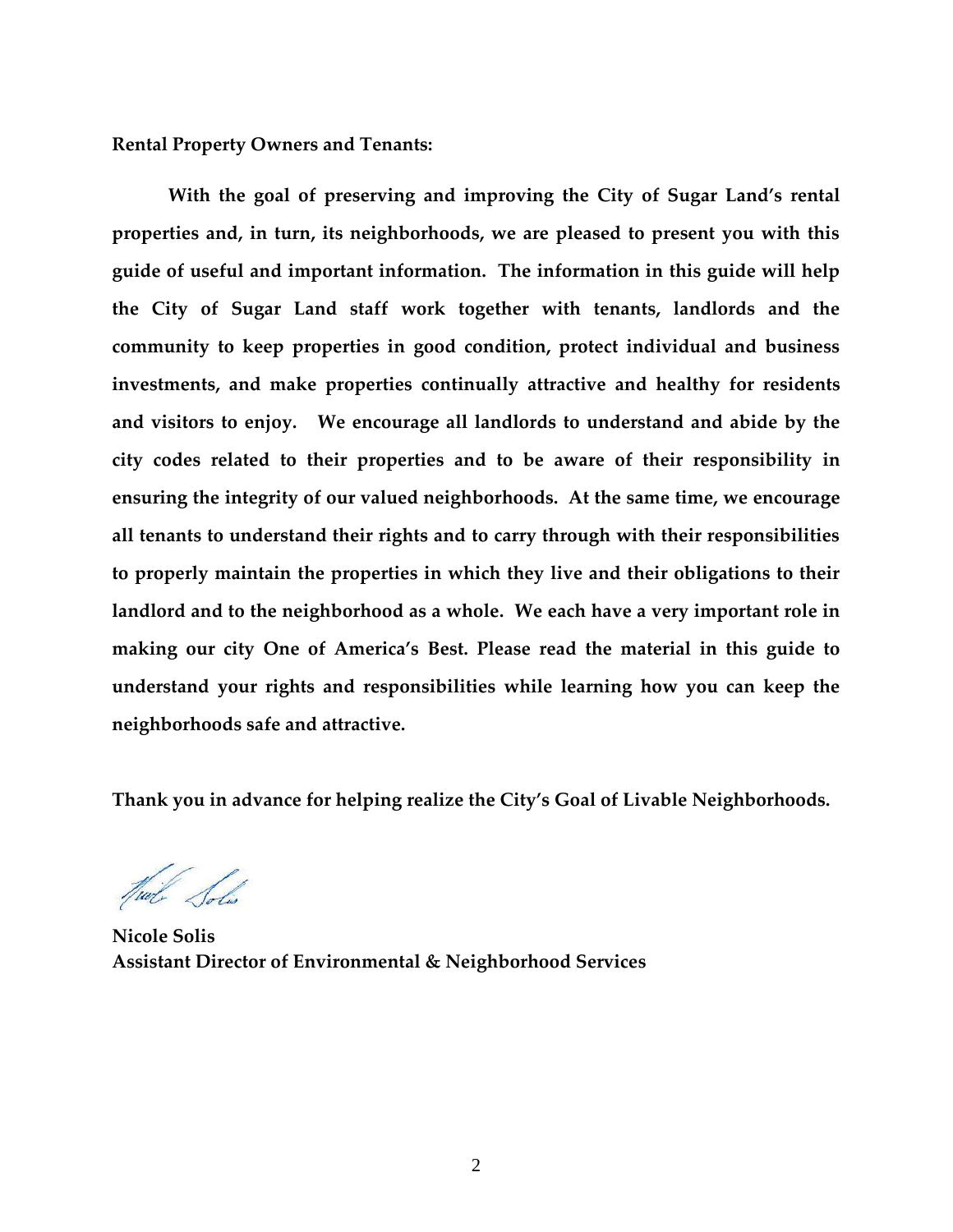# **Table of Contents**

|                                                            | PAGE |
|------------------------------------------------------------|------|
| <b>Contact Information</b>                                 | 4    |
| <b>How the Program Works</b>                               | 5    |
| <b>Special Note on Applying for Water Service</b>          | 8    |
| <b>Special Note on Renting to Registered Sex Offenders</b> | 9    |
| <b>Special Note on the Fair Housing Act</b>                | 10   |
| <b>Preparing for Licensing Inspections</b>                 | 11   |
| FAQ's                                                      | 13   |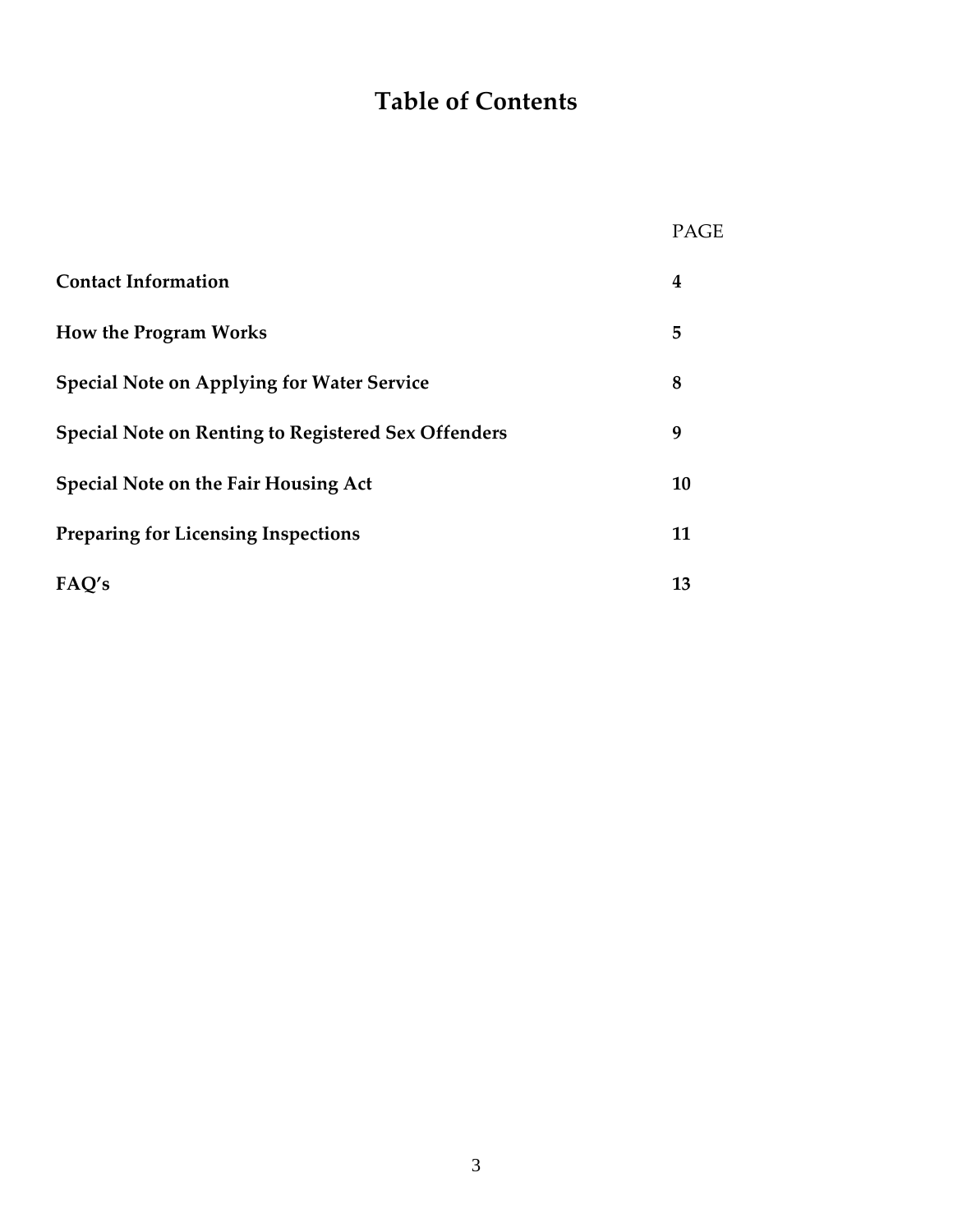# **Contact Information**

**To request an application, ask questions relating to this program or schedule an inspection, please contact us at the numbers below during our regular business hours, 8-5 Mon-Fri.** 

| By Phone:                                              | 281-275-2785                  |                                            |  |
|--------------------------------------------------------|-------------------------------|--------------------------------------------|--|
| By Fax:                                                | 281-275-2360                  |                                            |  |
| Email:                                                 | rentalprogram@sugarlandtx.gov |                                            |  |
|                                                        | Website: www.sugarlandtx.gov  | (click on Business, then Rental Licensing) |  |
| City Hall, 2700 Town Center Blvd. N.<br>Pay In Person: |                               |                                            |  |

Monday through Friday 8:00 am – 5:00 pm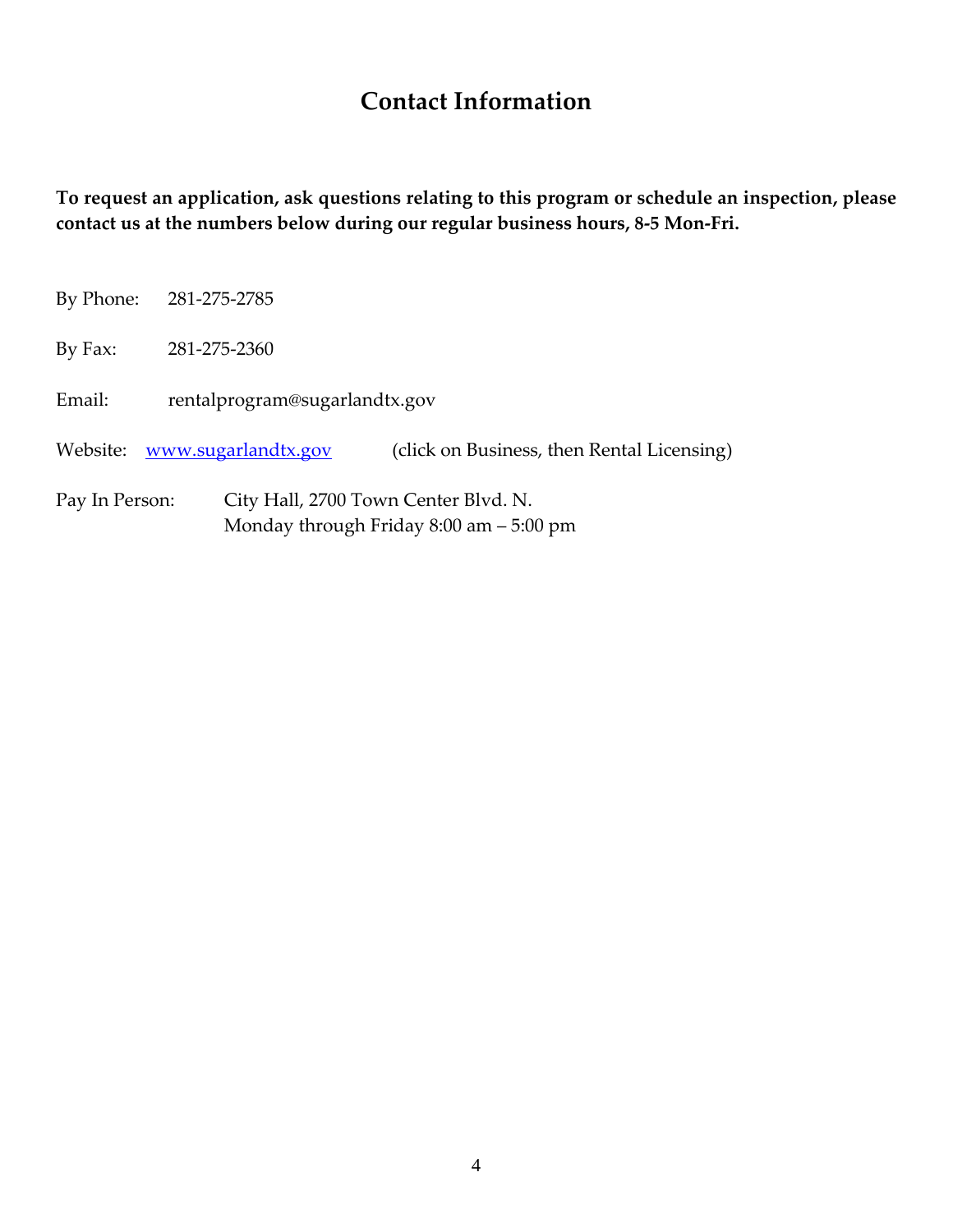## **How the Program Works**

**The Residential Rental Property License and Inspection Program is a two-part process that requires the owner of a rental property to obtain a License annually as well as receive interior and/or exterior inspections. Each unit will have an exterior inspection annually and will have an internal inspection when: there is a change in occupancy, an inspector notes an exterior code violation that indicates a potential critical or life safety violation, or as requested by the occupant.**

#### **Application Process:**

Rental Property owners are required to apply for and obtain a License annually.

#### **Step 1: Apply for License**

Applications are available:

- 1. By Mail
- 2. At City Hall
- 3. By Fax
- 4. Online at [www.sugarlandtx.gov](http://www.sugarlandtx.gov/)

Applications can be submitted along with payment to the City by:

- 1. Mail
- 2. In person at City Hall
- 3. By Drop Box (City Hall Parking Lot)
- 4. Online w/credit card

Application Review:

- 1. Applications will be checked for general compliance with City ordinances.
- 2. If clear, an inspection will be scheduled

#### **Step 2: Property Inspection**

After the City has reviewed your application for a license or license renewal, we will schedule an inspection of the property for which the license is sought. Interior inspections may be scheduled online, by email, or phone call.

The Exterior Inspection is intended to provide an estimation of the general condition of the property, and will consist of an assessment of the property's structures and grounds. Here are some of the things that we'll be looking for during the Exterior Inspection:

1. Grounds: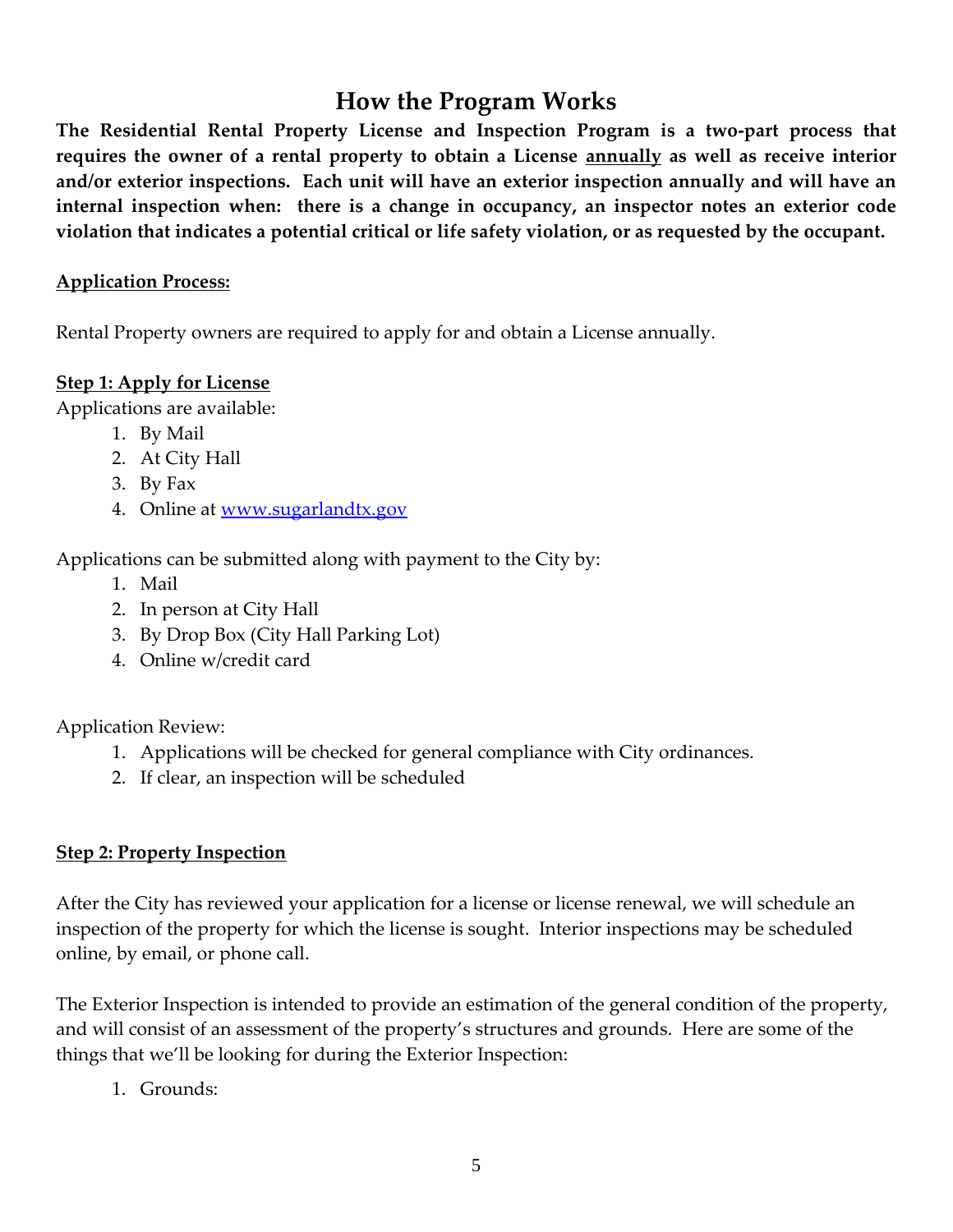- High Weeds & Grass (Must be shorter than  $9"$ )
- Unsanitary Conditions (Stagnant water, refuse, garbage, etc.)
- Junk Vehicles (inoperable, no registration or inspection, etc.)
- Pools/Fences (Pools must be sanitary or properly drained/ covered if not in use; Fences must be in good repair, not leaning or collapsed, etc.)
- 2. Structure:
	- Exterior Finishes (Peeling paint, rotten/missing siding, unfinished surfaces, etc.)
	- Windows & Doors (All windows and doors must be secured and weather tight, i.e. no broken or missing windows & doors.)
	- Roof (Damaged/missing shingles, sagging rafters, etc.)
	- Foundation (Significant settling or cracks)

In addition to the Exterior Inspection, the City will conduct an Interior Inspection every time there is a change of occupancy (new renter), probable cause (a condition on the exterior that indicates serious health or safety issues may exist inside the dwelling unit), or at the request of the tenant. Here are some of the things that we'll be looking for during the Interior Inspection:

- 1. Safety Devices: If required, must be operable
	- Locks
	- Latches
	- Smoke Detectors
- 2. Health & Sanitation: Conditions must not constitute a threat to health and safety of tenants
	- Water penetration
	- Insects
	- Rodents
- 3. Foundation: Look for indications of foundation failure
	- Sticking Doors/Windows
	- Cracks in walls, door frames, floors, etc.
- 4. Structure: Conditions must not constitute a threat to the health and safety of tenants
	- Obvious structural failures
		- Holes in walls/ceilings
		- Buckling floors/ceilings
- 5. Plumbing: All plumbing must operate efficiently to protect tenant health and safety
	- Check traps
	- Check water heater
	- Test drains
- 6. Electrical: All electrical wiring and circuits must be installed safely and in conformance with all applicable codes
	- Check Outlets for proper GFCI protection
	- Check Outlets for reverse polarity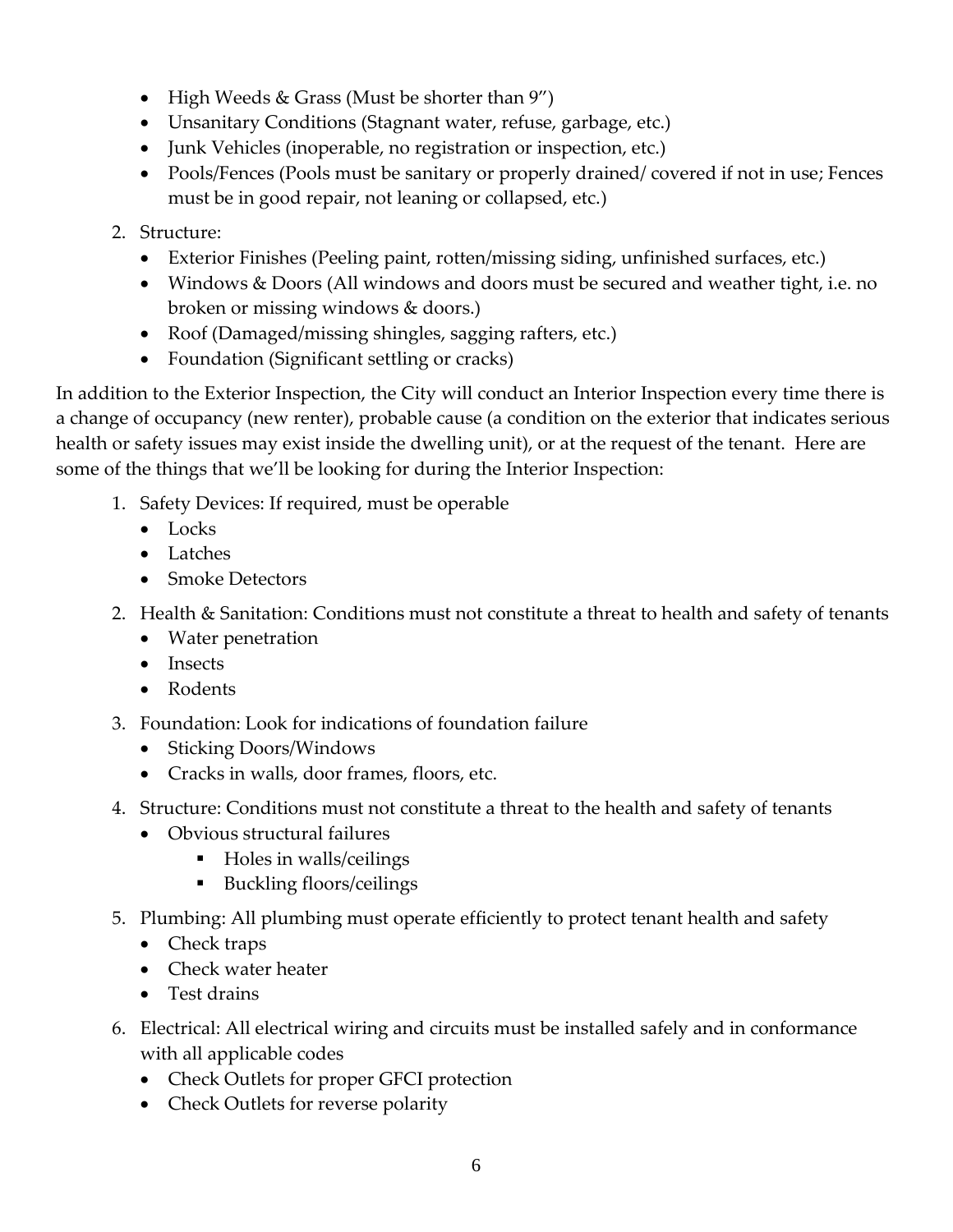Check for appropriately installed breakers

If the property fails either the Exterior or Interior inspection, the **PROPERTY OWNER** is responsible for ensuring that noted violations are corrected with the following timeframes:

1. Life Safety Violations (imminent threat of injury or death): Must be immediately isolated from the tenant and repaired within a reasonable period of time.

2. Critical Violations (potential threat to health or safety): Must be isolated from the tenant within 72 hours and repaired within a reasonable period of time.

If the property fails the inspection, the Owner will be given time to correct the violation as outlined above. After the violation is corrected, the City will re-inspect the property to verify that the violation has been corrected. The initial inspection and the first re-inspection are provided at no cost to the applicant. Second and subsequent re-inspections will be assessed a fee of \$61.50 and \$123.25 per inspection, respectively.

#### **Step 3: Issue License**

If the application and property pass all required screenings and inspections, the City will issue the property owner a license to operate the property as a rental unit. The license is good for one year from the date of application. If at any time during the year the owner leases the property to new tenants, the City must be notified so that a Change of Occupancy inspection (interior) can be arranged.

#### **Step 4: License Renewal**

All licenses are valid for one year from the date of application. Please check your license periodically to ensure that it is current and that it is not about to expire. We encourage licensees to apply for renewal at least 30 days before license expiration. The City will accept renewals up to 60 days in advance of license expiration. Properties with expired licenses can be fined up to \$500.00 per day.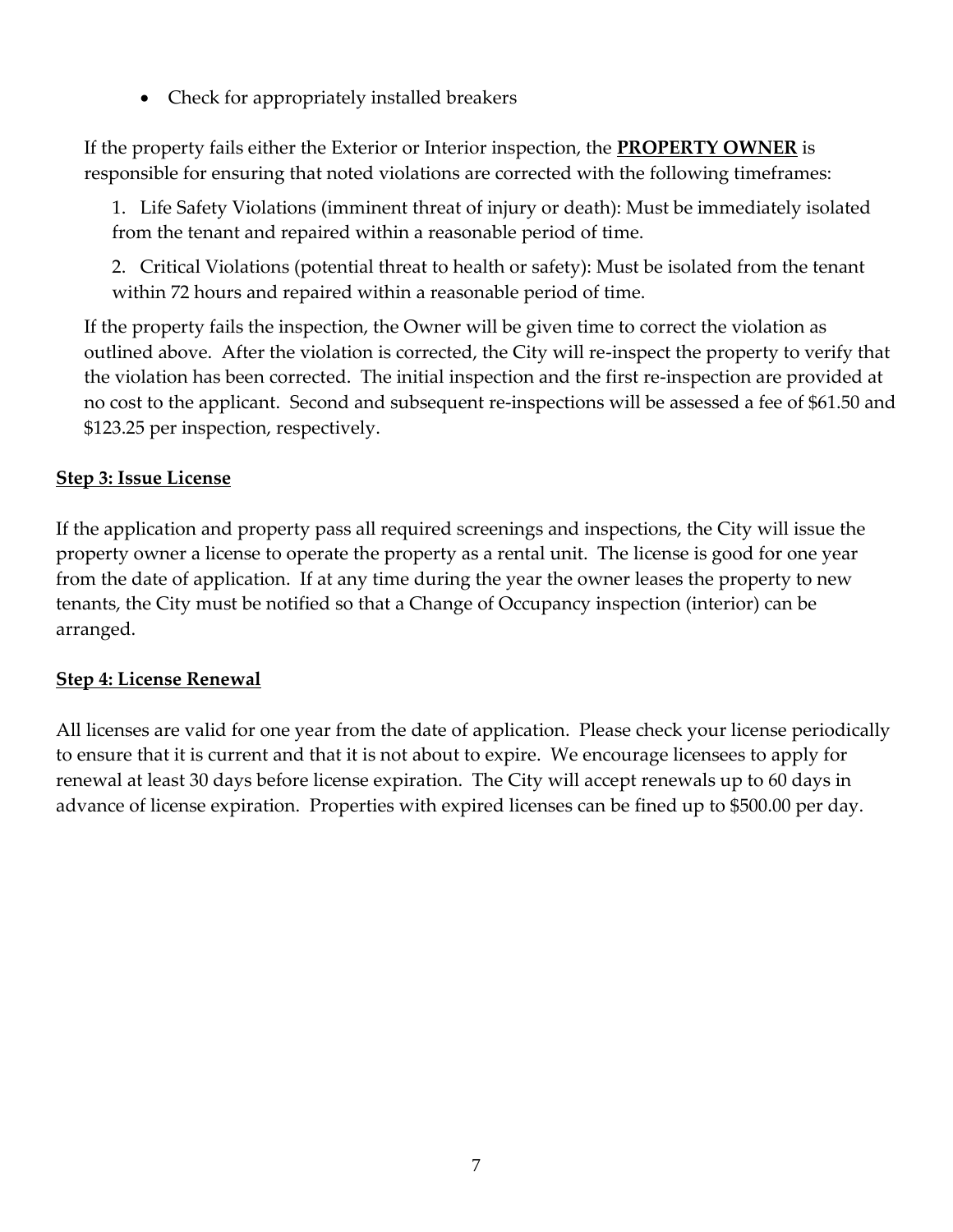#### **SPECIAL NOTE ABOUT APPLYING FOR WATER SERVICE FOR RENTAL UNITS**

The City of Sugar Land will not provide permanent water service to any rental property that has failed to obtain a Residential Rental Property License. Tenants and Property Owners should be aware of the following conditions relating to water service:

When renting to tenants, the property owner should notify the City by applying for a license and scheduling the inspection. If this is not arranged beforehand, when the tenants attempt to apply for water service (i.e. "put the bill in their name"), they will be denied water service until the property owner applies for a license and pays the license fee.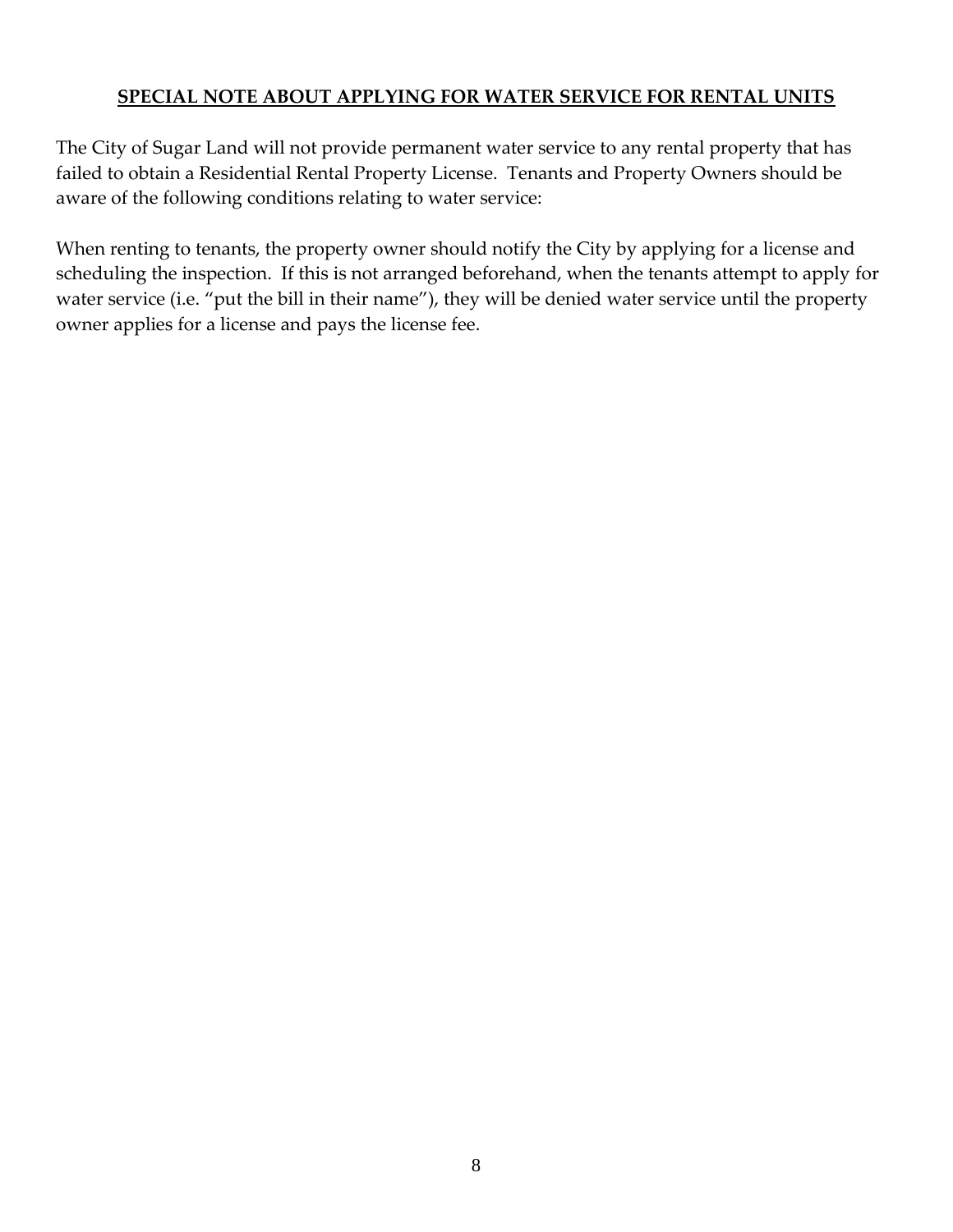#### **SPECIAL NOTE ABOUT RESTRICTIONS ON RENTING TO REGISTERED SEX OFFENDERS**

Under the City of Sugar Land Code of Ordinances, Chapter 3, Article XI, Sec. 3-183, it is unlawful for a property owner to rent a residential property to a registered sex offender if the residential property is located within 2,500 feet of any schools, playgrounds, youth centers, video arcade facilities, public swimming pools, public parks, private recreational facilities, skate parks, or youth athletic fields. **BOTH** the **OWNER** and the **TENANT** can be fined up to \$500.00 per violation per day for violating this ordinance. It is the responsibility of the owner of the property to properly screen potential tenants to ensure compliance with these regulations. Please consult the ordinance or the Sugar Land Police Department at 281-275-2500 if you have any questions.

A free search is available on the State website at:

<https://records.txdps.state.tx.us/sexoffender/>

Click on the Public Sex Offender Search Category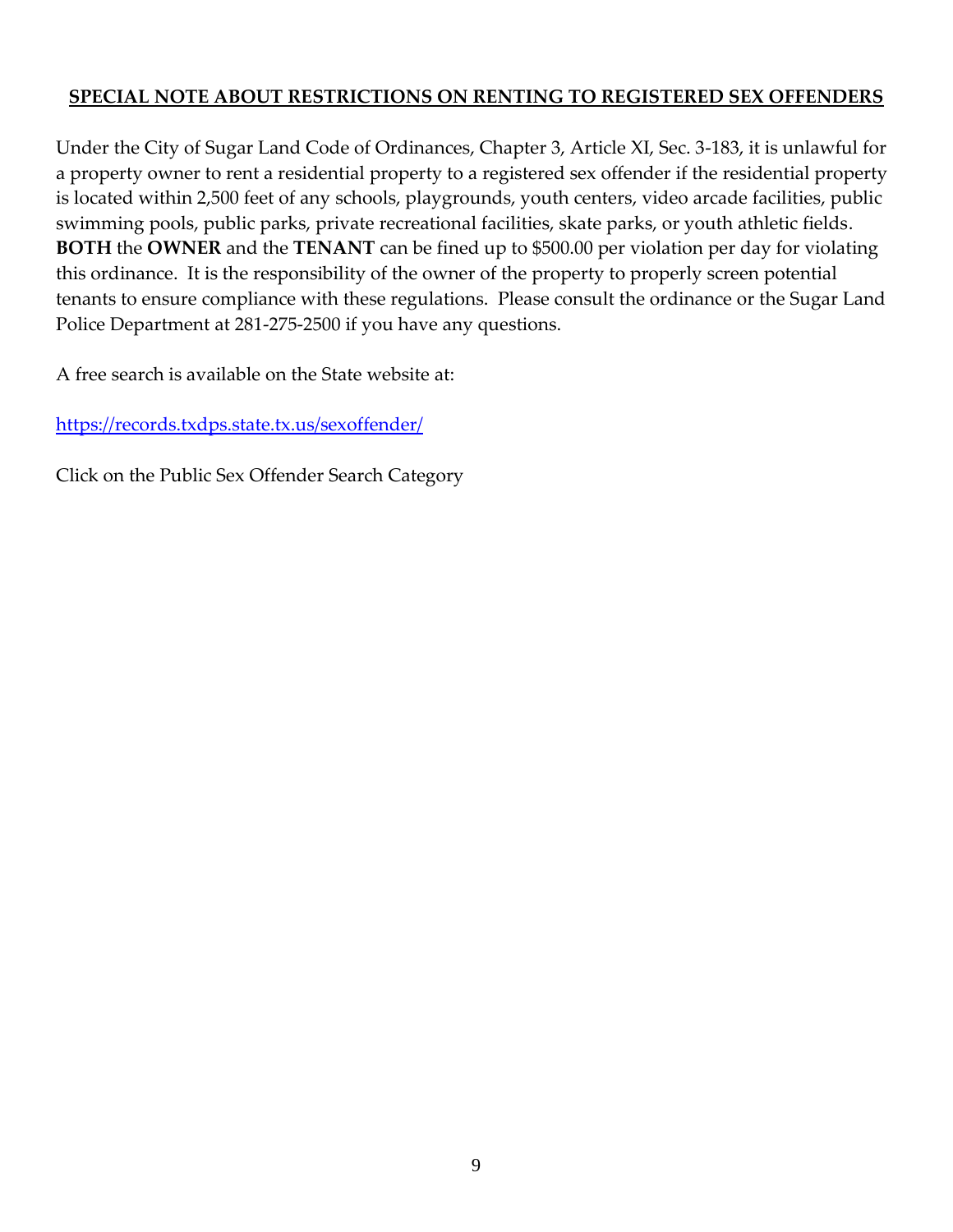#### **SPECIAL NOTE ABOUT THE FAIR HOUSING ACT**

Title VIII of the Civil Rights Act of 1968 (the Fair Housing Act), as amended, prohibits discrimination in the sale, rental, and financing of dwellings, and in other housing-related transactions, based on race, color, national origin, religion, sex, familial status, and disability. Please remember this legislation as you rent properties within the City of Sugar Land. Should you have any questions regarding the Fair Housing Act, please contact the Environmental & Neighborhood Services Department at 281-275-2170.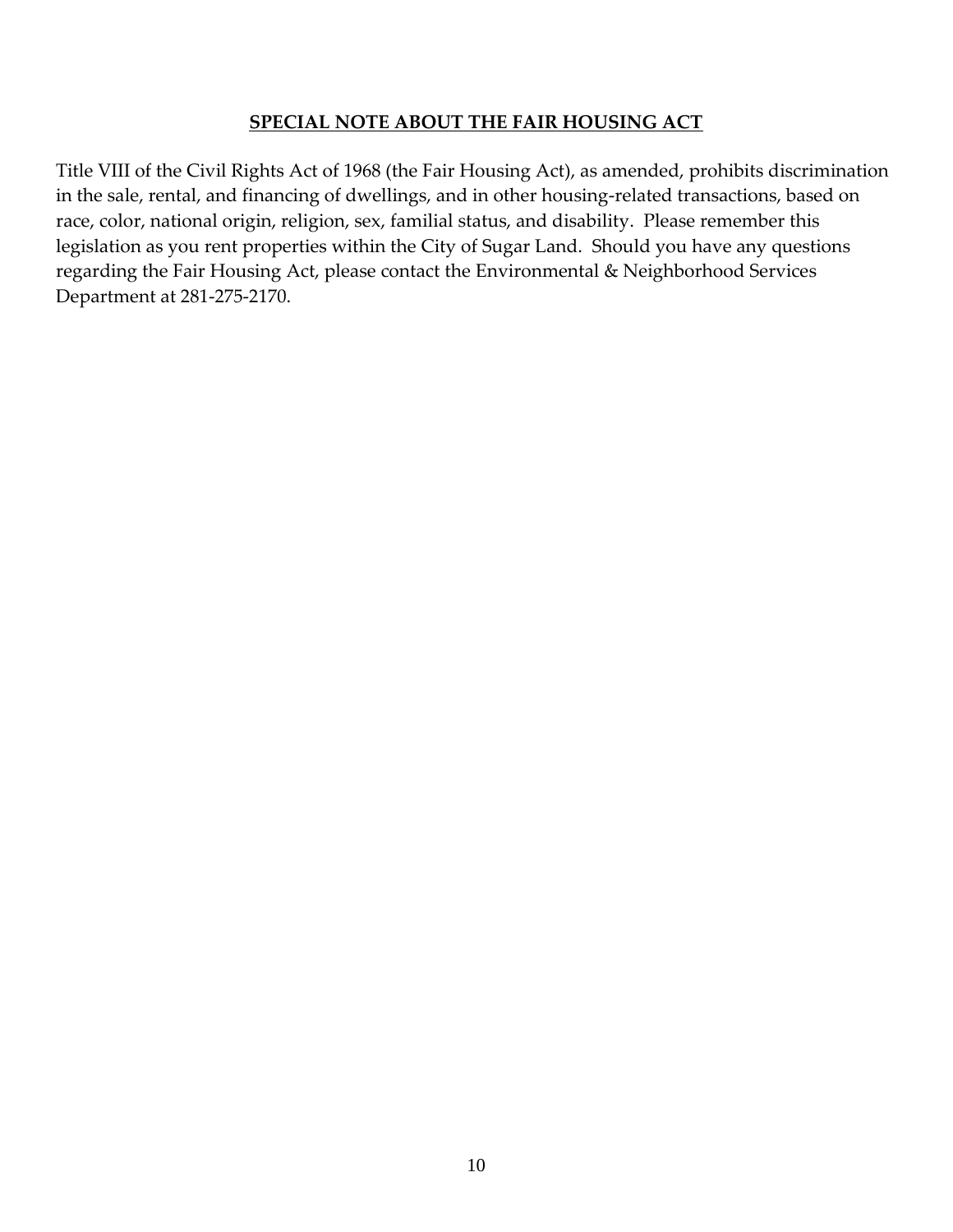# **Preparing for Licensing Inspections**

## **General Requirements**

**All exterior surfaces must be protected from wind, rain, and other weather elements by painting, staining, sealing, siding, or the use of other weather tight materials to prevent deterioration.** 

**All interior surfaces must have suitable finishes that are necessary for effective cleaning and sanitation. Finishes should be durable, smooth and impervious to water.** 

**All repairs, maintenance work, alterations or installations shall be conducted in a workmanlike manner. Workmanlike is defined as executed in a skilled manner; generally plumb, level, square, inline, undamaged, and without marring adjacent work.** 

## **Exterior Maintenance**

#### **Grounds**

Grounds free of high weeds and grass, unsanitary conditions, debris, junk vehicles, etc.

#### **Foundations / Roof / Gutters / Downspouts**

Structurally sound without holes or gaps Intact shingles and flashing that is structurally sound and free of leaks Properly attached and unobstructed for discharge of drain water

#### **Stairways / Porches / Decks / Balconies**

Evenly spaced steps with firmly anchored hand and guard rails

#### **Windows / Doors / Chimneys**

Secure doorframe molding that is weather tight, rodent proof, free of loose, broken or deteriorated materials

Working hardware with readily operable locks that tightly secure exterior doors

#### **Walls / Overhangs / Painted Surfaces**

Weather protected and intact with non peeling, chipping or flaking paint that is free from rot Visibly posted building and unit numbers

#### **Yard / Fences / Accessory Structures**

Grounds free of unsanitary conditions, debris, junk vehicles, etc.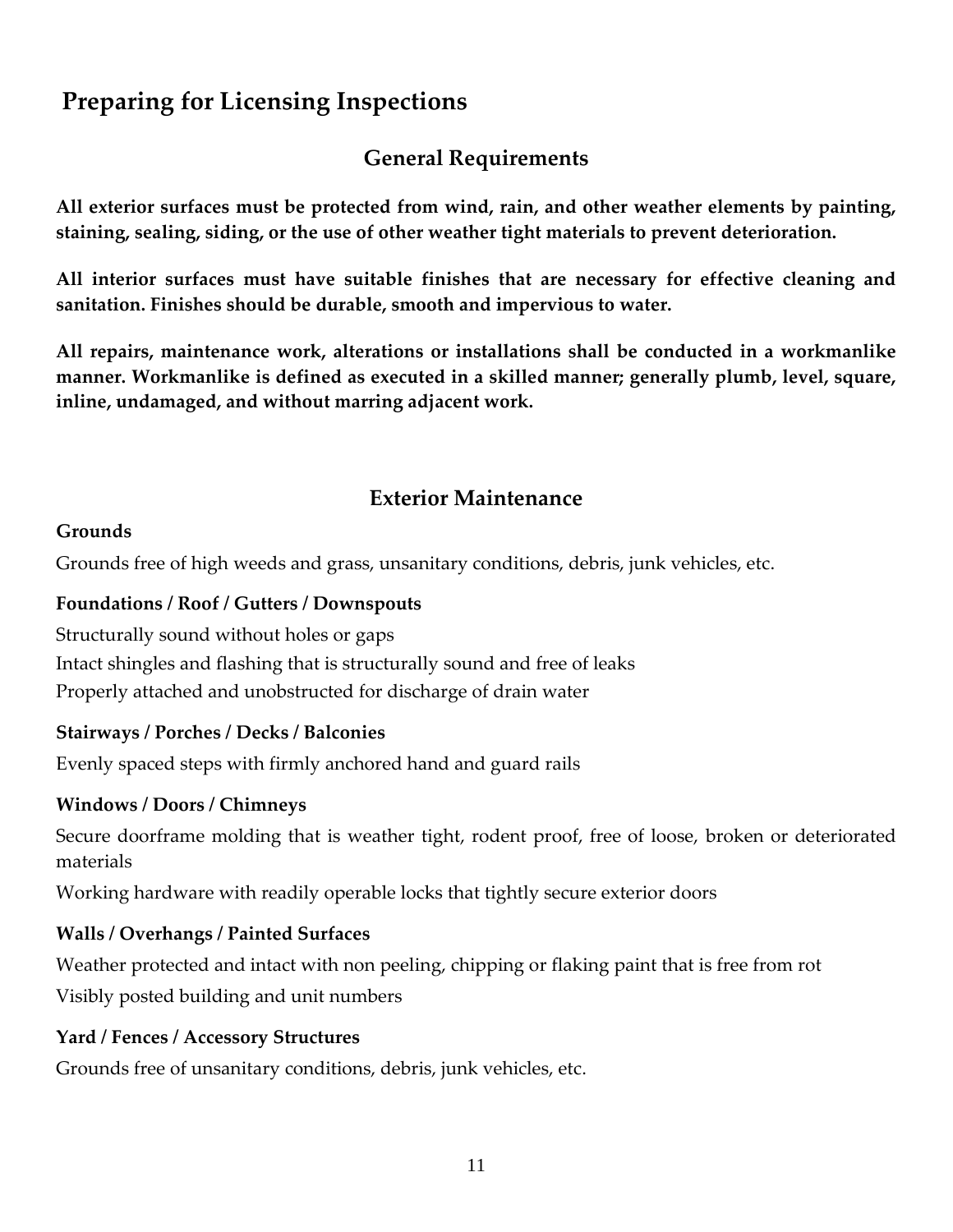Grass and weeds maintained less than 9" in height graded for proper drainage

Permitted and properly located with no damaged, missing or leaning sections

#### **Electrical / Other**

Adequate and properly installed wiring, fixtures and outlets with cover plates on all outlets and service panels

Property maintained free of rodent infestation and accumulated debris with adequate trash and/or recycling facilities

## **Interior Maintenance**

#### **Windows / Doors**

Easily operable weather tight frames and windowpanes free of broken or cracked glass and loose or deteriorated materials

#### **Walls / Ceilings / Floors**

Minimum 7'ceiling height without water damage or defective surface conditions Structurally sound and free of tripping hazards

#### **Hallways / Stairs / Landings**

Clear pathways capable of supporting imposed loads with securely attached hand and guard rails

### **Electrical / Mechanical / Plumbing**

Properly installed service panel, outlets, plumbing and heating system free of electrical hazards with all unused gas lines adequately capped

#### **Fire Protection**

Properly installed and working smoke detectors in each room used for sleeping purposes, within close proximity to all sleeping areas and on each level

Sufficient fire resistant walls and floors with unobstructed egress

### **Kitchen**

Properly connected and working plumbing, appliances, lighting and ventilation with suitable space and sanitary conditions

Adequate outlets free of electrical hazards

#### **Bathrooms**

Properly installed and operating facilities with hot and cold running water to each fixture, proper lighting, ventilation and working outlets free of electrical hazards